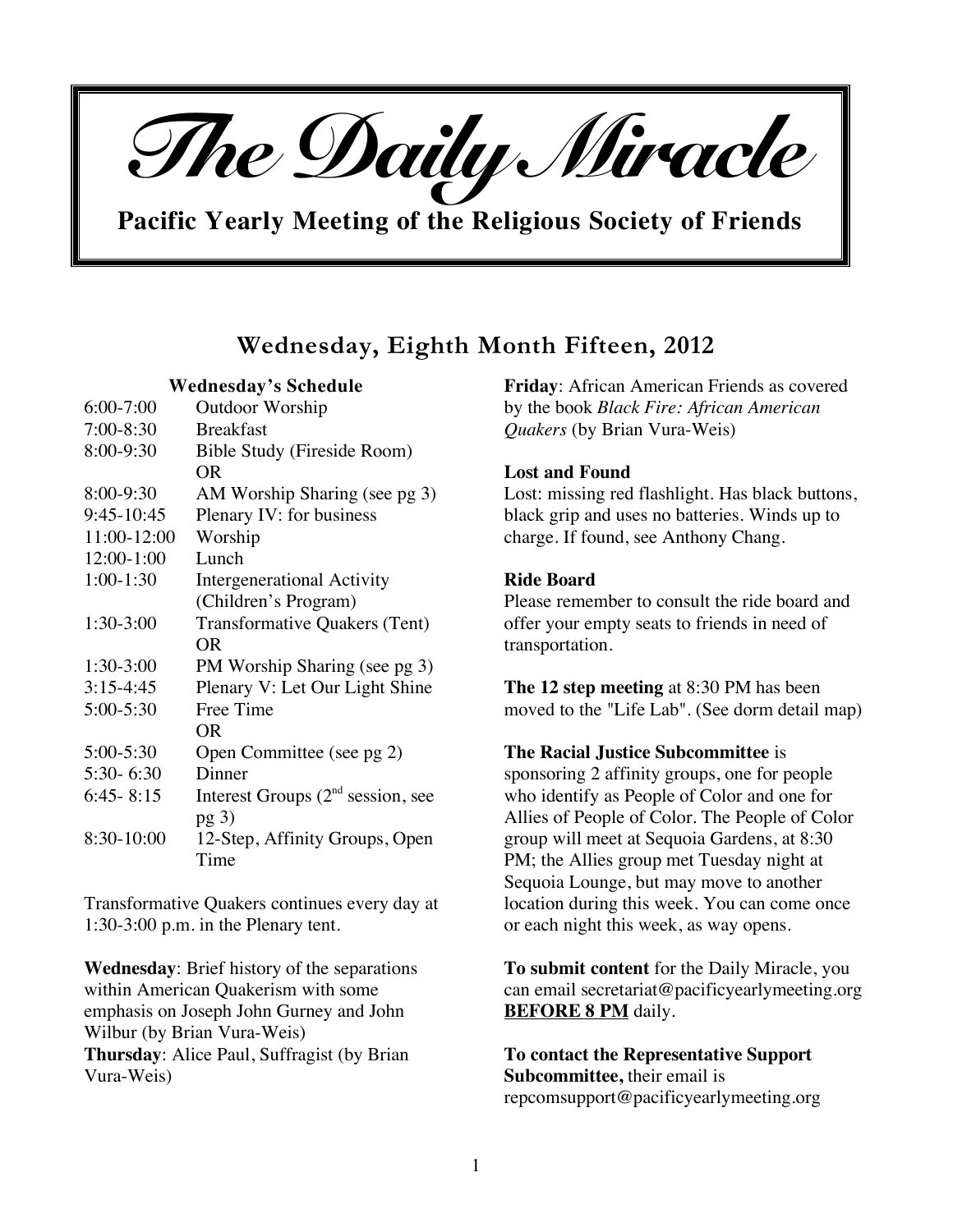This is a slight misnomer, as we support Representatives all year long, not just at RepCom. We might adjust this email in the future to better describe us, but for now this one works.

## **Affinity Group**

Theological Diversity in our Monthly Meetings A get together for folks who are interested in exploring where our own theological outlooks come from, and how well the various theologies in our Meetings mix. 8:30 PM today, Museum

**Consider a post-election trip** to FCNL's Quaker Public Policy Institute & Lobby Day, November 15-16. Information sheet in Maple at the FCNL table. Learn more and register online at fcnl.org/QPPI.

## **Near the Friends in Unity table in Maple**,

pick up FCNL's "How Friends can take action on climate change during this election season" and "Rekindling the Moral Call on the Climate Crisis during this Election Season: Background Document and Talking Points."

**Singing**. Each night, 9 pm, Muir. Bring song books and instruments.

**Advices & Queries** If you want a copy of just the Advices and Queries, come to the Discipline Committee open meeting today 5-5:30 Cypress Living Room. We will have copies of the booklet for \$1 in preparation for our interest group tomorrow. Or see Carolyn Stephenson or Eric Moon for copies.

## **Worship Group Forming at San Quentin**

**Prison.** Friends are needed to help start a worship group at San Quentin Prison. Minimum commitment would be one afternoon or evening each month, including travel time. Which days and time slots will be determined by prison needs and Friends' availability. For more information, please contact Catya de Neergaard of Berkeley Meeting, (510) 525- 5779, cadeneergaard@gmail.com

## **Calaveras Big Trees Cluster Gathering**

Delta Friends Meeting will host a cluster gathering for Meetings in our area – Davis, Sacramento, Grass Valley, Fresno, and Reno – on Sunday, October 7. A day of worship, good food, intergenerational activities in a beautiful forest setting. Share notice of this opportunity for Friends' community with others in your Meeting, and be looking for additional details from Judy Bunting, Delta Meeting clerk.

**Friends are reminded to bus their dishes promptly** once through eating. You can then return to your table to continue your absorbing conversation, while the Walker Creek kitchen staff can get on with the dishwashing.

**Morning Worship Sharing Group #6** has moved from Willow Lounge to the far north end of Maple (Registration Room) beyond the exhibits.

**Visiting Hawaii?** Honolulu Friends Meeting has lodging for visitors at our meetinghouse. Fees are modest (\$20-\$30/night) and include breakfast with Friends. We have dorm rooms (\$20), a guest room with shared bath (\$25), or our "Book Nook," a separate room with own bath and entrance (\$30). There is a 2-week maximum stay, and we hope you'll join us for worship on Sundays at the meetinghouse. The setting is a lovely old home in beautiful Manoa Valley, close to the university and accessible by bus. For reservations call (808) 988-2714 or email quakers@hawaiiquaker.org.

**Registration Hours** for today will be 1:00 to 1:30 p.m. and 5:00 to 5:30 p.m. If you need assistance outside of those times, see Sarah Tyrrell or Joyce Samati.

# **Today's Open Committee Schedule 5:00 – 5:30 PM**

Youth Program Supervisory – Fireside Site – Quail Discipline – Cypress Living Room Unity With Nature – Pine Living Room Latin American Concerns – Eucalyptus Living Room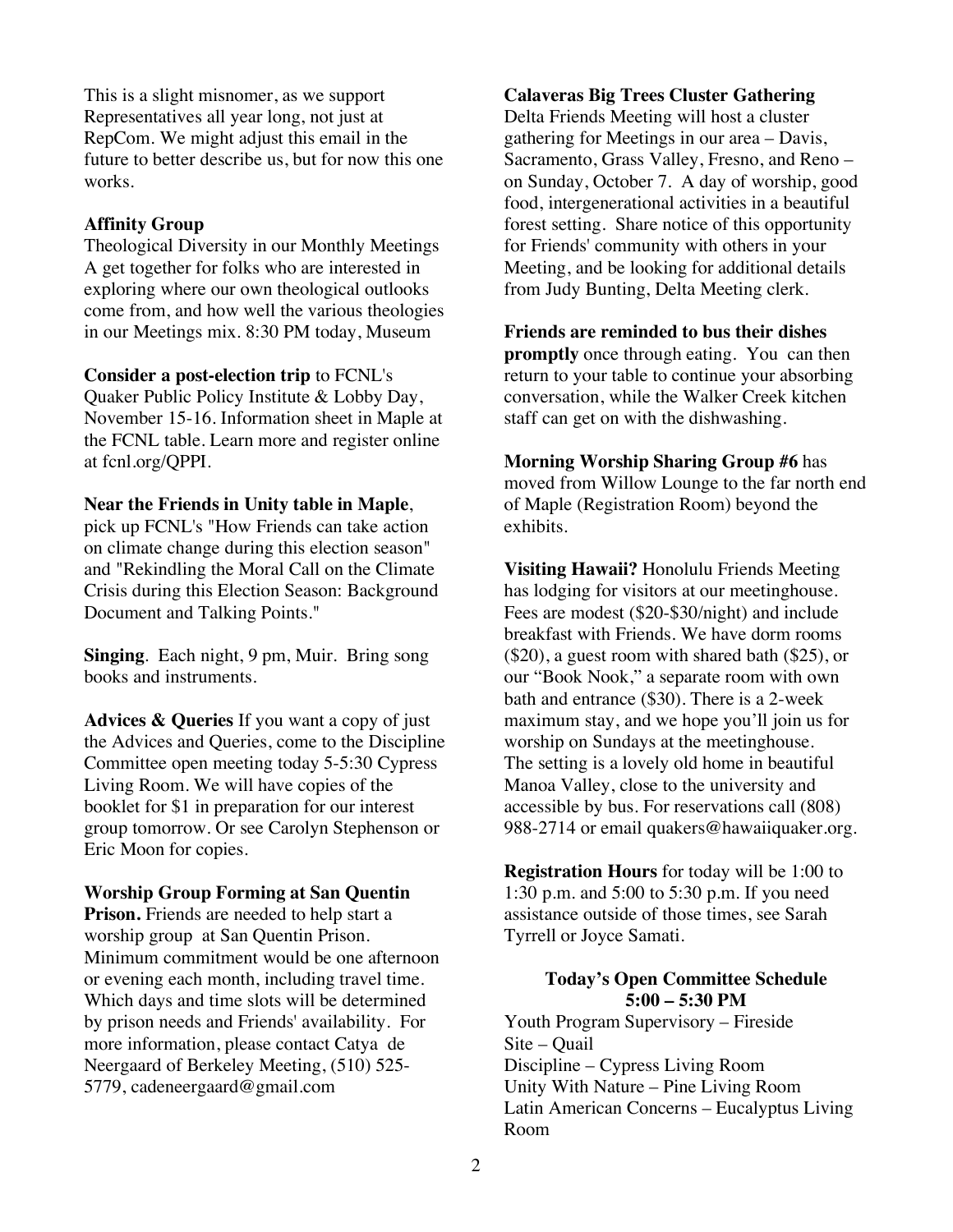# **Today's Interest Groups The Ballot Initiative to Abolish the Death**

**Penalty in California** (Prop 34) in Sequoia Garden. Sponsored by Berkeley Friends Meeting, Led by Miriam Berg and others from FCLCA, ACLU, and Death Penalty Focus.

**Fossil Fuel Addiction: What Is Our Ideal and Sustainable Future?** in Salmon

Sponsored by Unity with Nature, Led by Muriel Strand.

**Friendly Persuasion Today** in Sequoia Lounge. Sponsored by Strawberry Creek Friends Meeting, Led by Susan Strong.

**A New Face and New Direction for AFSC** in Tent Alcove. Sponsored by AFSC, Led by Shan Cretin and Sonia Tuma.

**Meeting for Healing** in Fireside. Sponsored by M&O, Led by John Calvi.

**Chat Boxes, The Testimonies** in Buckeye. Sponsored by Junior Yearly Meeting, Led by Brendan Fagan, Rose Mackenzie, Thomas Rios, Emma Castanedo, Augie Brinker, Clare Griese, Tess Solenberger.

# **Worship Sharing**

As of Tuesday afternoon, there were still three worship sharing leader packets on the table at the back of the tent. If you are attending the a.m. drop-in groups D2 or D3 (meeting in the tent) or the p.m. a regular group 17 or drop-in group D2, please pick up a packet and select a leader.

**Calling all Crafty Quakers** Whether you are a novice knitter or a dyed-in-the-wool spinner, whether your handwork-of-choice is beading or batik, come to the patio in front of the Dining Hall during the "free" time before dinner today (5 to 5:30 PM). Bring your current project, meet others who like to do stuff with their hands, and hang out. You might make some new friends and you'll be right where you want to be when the dinner line opens.

# **Worship Sharing Locations**

(Check your Badge for your assigned group) AM1 – Sequoia Garden (1 of 2) AM2 – Maple AM3 – Sequoia Lounge AM4 – Pine Living Room AM5 – Sequoia Middle AM6 – Maple far north end AM7 – Cypress Living Room AM8 – Sequoia Garden (2 of 2) AM9 – Buckeye AM10 – Eucalyptus Living Room AM11 – Teachers Living Room AM12 – Eagle – Dorm AM Drop-in 1 – Tent AM Drop-in 2 – Tent AM Drop-in – Tent Alcove PM13 – Maple PM14 – Sequoia Garden PM15 – Sequoia Lounge PM16 – Fireside Room PM17 – Salmon PM18 – Pine Living Room PM19 – Eucalyptus Living Room PM20 – Cypress Living Room PM Drop-in 1 – Teachers Living Room

PM Drop-in 2 – Buckeye Lodge Living Room

# **Friends of the Golden Rule**

In 1958 Quaker Albert Bigelow and crew sailed the ketch *Golden Rule* towards the nuclear test zone in the Pacific. The men were tried and imprisoned in Honolulu (as the boat's mission was accomplished by the Reynolds family boat *Phoenix*), but the publicity around the protests speed the nuclear test ban treaty. In 2010, the *Golden Rule* was raised from the waters of Humboldt Bay, and now of Veterans for Peace project is restoring the boat with the intent of selling it again in the cause of peace. Gail Eastwood, of Humboldt meeting, has been closely involved with the Golden Rule project, and is interested in meeting Friends who might like to be connected with the project and the boat's initial voyaging down and up the West Coast. If you'd like to know more about the project, the boat, and its story – or if you have information to share about the boat and/or the